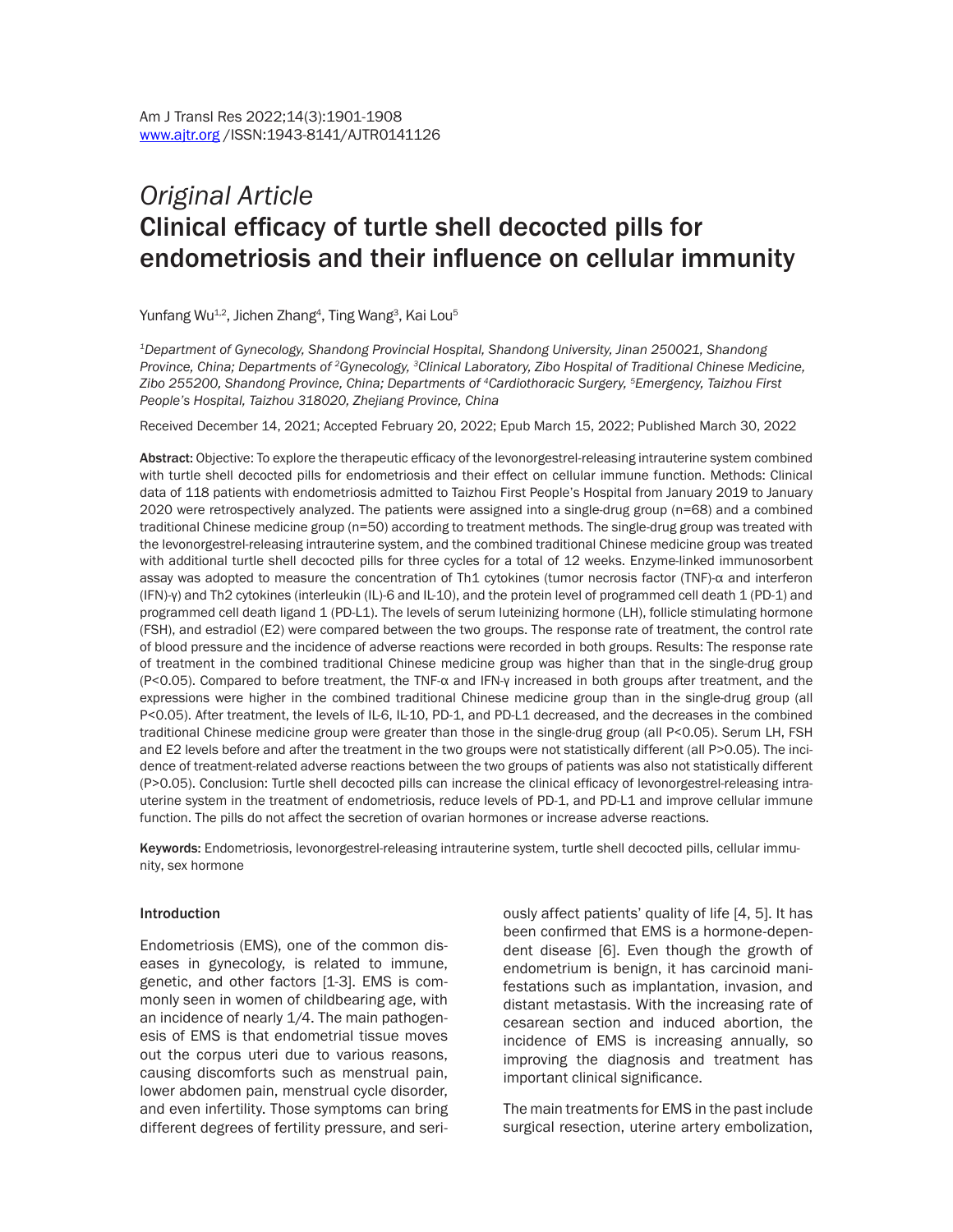hysterectomy, and progesterone antagonists [7, 8]. However, the above-mentioned treatments have disadvantages such as poor effect, high recurrence rate, or low acceptability from patients. Progesterone can correct the imbalance of sex hormones and obtain promising effects. Oral hormones are favored by patients and front-line doctors because of their better tolerance, but the treatment effect is affected by patient's compliance. In recent years, the intrauterine hormone release system has been widely used due to the advantage of sustained release of hormones. Among them, the levonorgestrel-releasing intrauterine system, also known as Mirena, is the most common. Previous studies have initially confirmed its effectiveness in the treatment of EMS [9, 10]. Traditional Chinese medicine can play a synergistic role in the treatment of EMS. Although a study confirmed the practical effect of turtle shell decocted pills in the treatment of adenomyosis, the study [11] was limited by the clinical endpoint, and the observation of corresponding objective immune function and serological indicators was missing. Therefore, research on the biological serum indices is of great significance to evaluate the clinical efficacy of turtle shell decocted pills for treating EMS. In this study, we explored the clinical effects of turtle shell decocted pills combined with a levonorgestrel-releasing intrauterine system in the treatment of EMS from a serum level, so as to provide novel research directions for treatment.

## Materials and methods

## *General data*

A total of 118 patients with EMS treated in the gynecological outpatient of Taizhou First People's Hospital from January 2019 to January 2020 were enrolled as the research subjects. The patients were assigned into a single-drug group and a combined traditional Chinese medicine group according to the treatment methods. The single-drug group was treated with levonorgestrel-releasing intrauterine system, and the combined traditional Chinese medicine group was given additional turtle shell decocted pills. This study was approved by the Ethics Committee of Taizhou First People's Hospital.

Inclusion criteria: 1) patients with an age ≥20 years old; 2) patients who met the related diagnostic criteria for EMS and the standard from French National Society of Gynecologists and Obstetricians [12]; 3) patients with enlarged uterus according to doppler ultrasound; 4) patients without previous treatment history; and 5) patients without a desire for pregnancy.

Exclusion criteria: 1) patients with a history of mental illness; 2) patients with fertility needs; 3) patients with a history of traditional Chinese medicines treatment; 4) patients who received hormone therapy; 5) patients complicated with other tumors including but not limited to gynecological oncology; 6) patients with abnormal blood coagulation function.

## *Treatment methods*

To place the levonorgestrel-releasing intrauterine system, all patients underwent a comprehensive gynecological examination beforehand. The size and position of the uterus were checked with the combination of transvaginal Doppler ultrasound. The levonorgestrel-releasing intrauterine system was placed 5-7 days after the start of a menstrual period. Patients and their family members were told about related risks, follow-up matters, and precautions before the operation. A written consent form was also obtained before operation. After routine disinfection, the Mirena (52 mg levonorgestrel; Bayer Schering Pharma Oy, Guangzhou Branch of Bayer Healthcare Co., Ltd., China) was placed in the uterus, and various related indicators and the ovarian function were tested after the operation.

For patients in the combined traditional Chinese medicine group, turtle shell decocted pills (Sinopharm Zhonglian Pharmaceutical Co., Ltd., Nanjing, China) were orally administered, 3 g each time and twice a day except during the menstrual period. Patients were instructed to avoid smoking, drinking alcohol or having spicy food during the therapy. The treatment lasted for a total of 3 cycles.

## *Outcome measures*

Primary outcome measures included immunerelated indictors and clinical efficacy. Venous blood (3-5 mL) was drawn from the patients before and after treatment. The blood sample was centrifuged and stored for later analyses. The concentrations of Th1 cytokines, tumor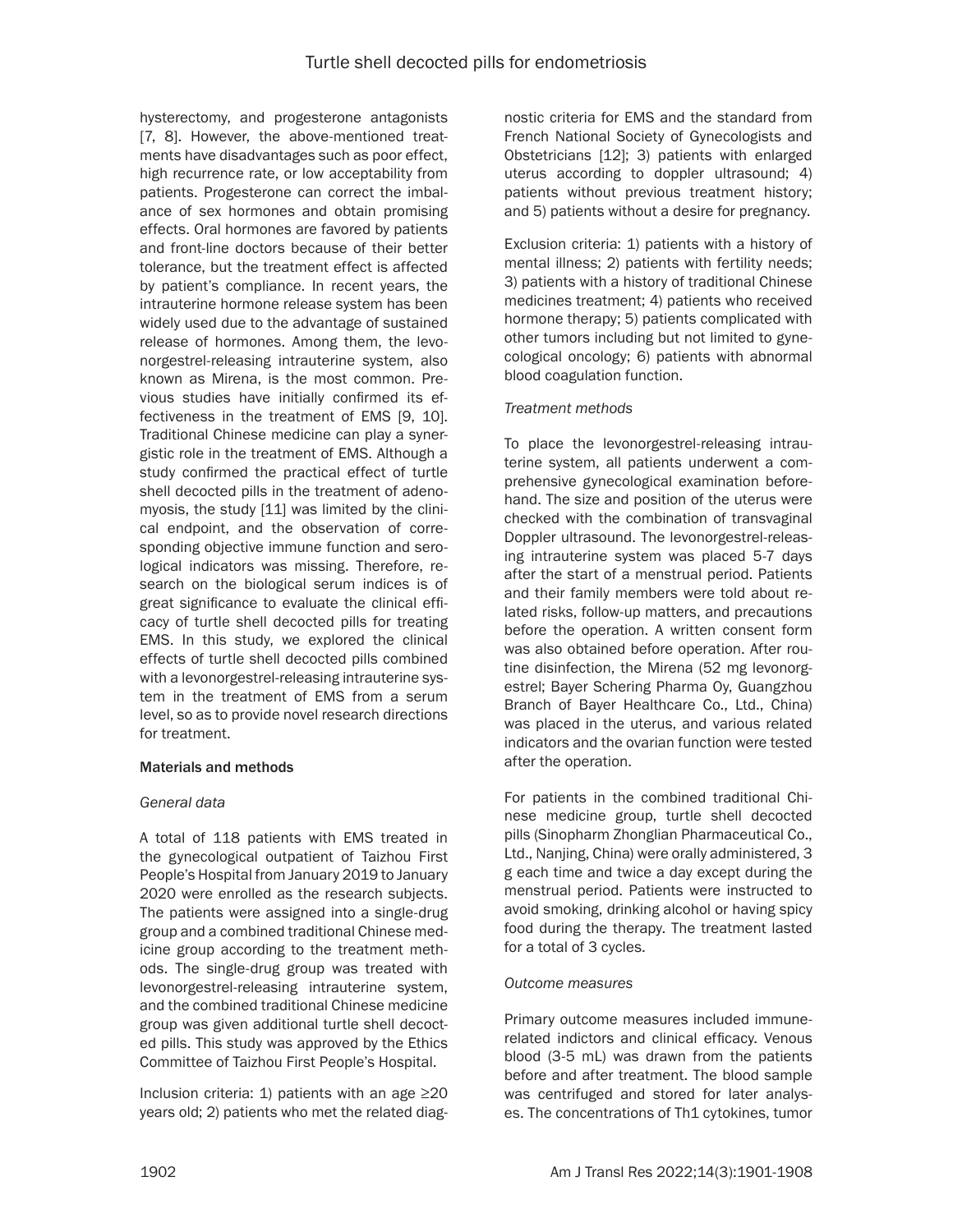necrosis factor (TNF)-α (Art. No. SEKS-0003, from Ricky Biotech Co., Ltd, Shanghai, China) and interferon (IFN)-γ (Art. No. FT-B9136S, from Ricky Biotech Co., Ltd, Shanghai, China), and Th2 cytokines, interleukin (IL)-6 (Art. No. FT-B9580S, from Fantai Biotech Co., Ltd, Shanghai, China) and IL-10 (Art. No. FT-B9143S, from Fantai Biotech Co., Ltd, Shanghai, China), and the protein levels of programmed cell death 1 (PD-1, Art. No. Ab00377-1.32-BS, from Otwo Biotech, Shenzhen, China) and programmed cell death ligand 1 (PD-L1, Art. No. PL0402884, from Dakewe Biotech Co., Ltd, Beijing, China) were measured by double-antibody sandwich enzyme-linked immunosorbent assay. To assess the clinical efficacy, the pictorial blood loss assessment chart designed by Higham was used after three months of treatment to evaluate the menstrual volume of the patient [13]. According to the staining size of menstrual pads, the menstrual volume was divided into three levels. A stained area less than 1/3 was mild and scored as 1 point. A stained area of 1/3-3/5 was moderate and scored as 5 points. A full stained menstrual pad was severe and scored as 20 points. Meanwhile, Beta-ultrasound was used to assess the size of the uterus before and after treatment. The combination of menstrual volume and uterine size was used to evaluate the clinical efficacy. Markedly effective referred to normal menstrual volume, reduced uterine size and no dysmenorrhea. Effective referred to no change in uterine size but greatly reduced menstrual volume. Ineffective referred to aggravation in menstrual volume and dysmenorrhea. Response rate = (cases of markedly effective + case of effective)/total number of cases \*100%.

Secondary outcome measures included sex hormone levels and incidence of adverse reactions. To measure the sex hormone levels, peripheral venous blood was collected from patients before and after treatment. Then, levels of luteinizing hormone (LH), follicle stimulating hormone (FSH) and estradiol (E2) were measured using an automatic chemiluminescence analyzer (ABBOTT ARCHITECT i2000SR, USA) and corresponding supporting reagents. In terms of the incidence of adverse reactions, menstrual disorders, facial acne, breast pain, and increase in body mass index (over 10% of the baseline) were recorded based on previous literature and the general conditions of the enrolled patients [14]. The incidence of adverse

reactions = cases with adverse reactions/total number of cases \*100%.

## *Statistical analyses*

SPSS 23.0 statistical software was used. The measured variables were expressed as mean ±  $\frac{1}{2}$  standard deviation ( $\overline{x}$  ± sd). The intragroup comparison between pretreatment and posttreatment indicators was performed by paired t test. The intergroup comparison was performed by independent sample t test. The counted variables were compared by chi-square test. A difference of P<0.05 was significant.

# **Results**

## *Intergroup comparison of baseline data*

The two groups showed no statistically significant differences in disease course, age, body mass index, menstrual cycle, marriage history and childbearing history (all P>0.05). See Table 1.

## *Intergroup comparison of response rate*

In the combined traditional Chinese medicine group, markedly effective was shown in 34 cases, effective in 12 cases, and ineffective in 4 cases, with a response rate of 92.00% (46/50). In the single-drug group, markedly effective was shown in 25 cases, effective in 22 cases, and ineffective in 21 cases, with a response rate of 69.12% (47/68). The response rate in the combined traditional Chinese medicine group was higher than that of the singledrug group ( $\chi^2$ =7.717, P=0.005). See Table 2.

#### *Inter- and intra-group comparison of immune function related Th1/Th2 cytokines*

No significant differences were shown in the concentrations of TNF-α and IFN-γ in intergroup comparisons before treatment (both P>0.05). The posttreatment TNF-α and IFN-γ in both groups were higher than those pretreatment, and the levels were higher in the combined traditional Chinese medicine group than those in the single-drug group, with significant differences (all P<0.05). See Table 3.

# *Inter- and intra-group comparison of levels of PD-1 and PD-L1*

No significant differences were shown in the levels of PD-1 and PD-L1 in intergroup comparison before treatment (both P>0.05). The post-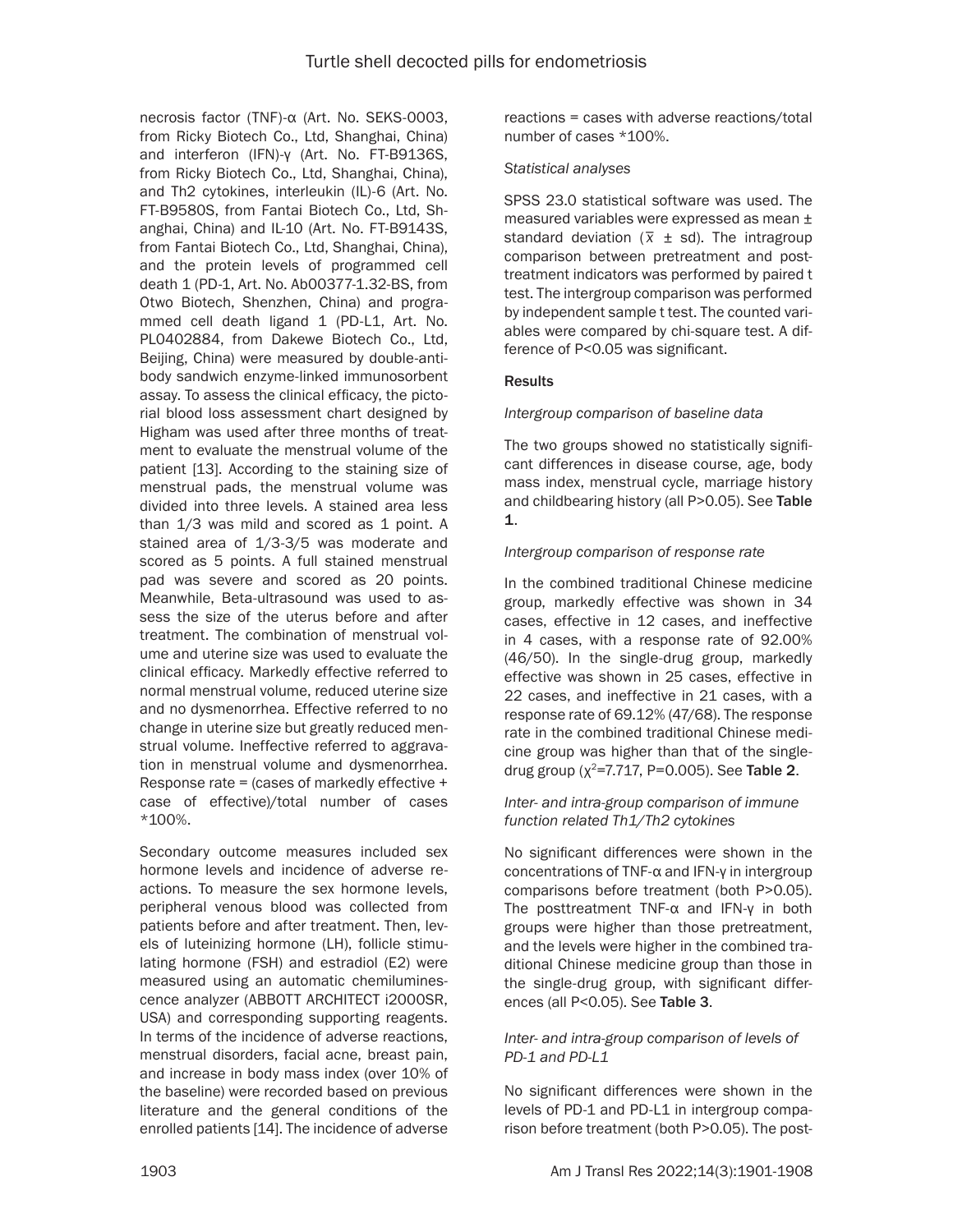| Group                     | Single-drug<br>group $(n=68)$ | <b>Combined traditional Chinese</b><br>medicine group (n=50) | $x^2/t$  | P     |
|---------------------------|-------------------------------|--------------------------------------------------------------|----------|-------|
| Length of disease (years) | $4.58 + 0.95$                 | $4.73 \pm 1.13$                                              | $-0.782$ | 0.436 |
| Age (Y)                   | $45.3 + 3.6$                  | $45.6 + 3.9$                                                 | $-0.505$ | 0.614 |
| BMI ( $kg/m2$ )           | $22.63 + 2.83$                | $22.07 + 2.91$                                               | 1.050    | 0.296 |
| Menstrual cycle (days)    | $28.27 + 3.29$                | 29.08±3.27                                                   | 1.325    | 0.188 |
| Marriage history          |                               |                                                              | 0.005    | 0.945 |
| <b>Yes</b>                | 49                            | 42                                                           |          |       |
| No.                       | 19                            | 8                                                            |          |       |
| Childbearing history      |                               |                                                              | 0.001    | 0.967 |
| One                       | 38                            | 29                                                           |          |       |
| Two or above              | 30                            | 21                                                           |          |       |

| Table 1. Comparison of general data between the two groups |  |
|------------------------------------------------------------|--|
|------------------------------------------------------------|--|

Note: BMI: body mass index;  $\chi^2$ : statistical value of chi-square test, comparison between the single-drug group and the combined traditional medicine group; t: statistical value of t test, comparison between the single-drug group and the combined traditional medicine group.

|        | Table 2. Comparison of clinical efficacy between the two |
|--------|----------------------------------------------------------|
| groups |                                                          |

| Group              | Combined traditional<br>Chinese medicine group | Single-drug<br>group |  |
|--------------------|------------------------------------------------|----------------------|--|
| Clinical efficacy  |                                                |                      |  |
| Markedly effective | 34                                             | 25                   |  |
| Effective          | 12                                             | 22                   |  |
| Ineffective        | 4                                              | 21                   |  |
| Response rate      | 46/50 (92.00%)                                 | 47/68 (69.12%)       |  |
| $X^2$              | 7.717                                          |                      |  |
| P                  | 0.005                                          |                      |  |

Note:  $\chi^2$ : statistical value of chi-square test, comparison between the single-drug group and the combined traditional medicine group; t: statistical value of t test, comparison between the single-drug group and the combined traditional medicine group.

treatment levels of PD-1 and PD-L1 were lower than those of pretreatment in both groups and were also lower in the combined traditional Chinese medicine group than in the single-drug group, with significant differences (all P<0.05). See Figures 1 and 2.

#### *Intergroup comparison of postoperative ovarian function-related indicators*

The differences in postoperative ovarian function-related indicators were not significant between the two groups (all P>0.05). See Table 4.

*Intergroup comparison of the incidence of treatment-related adverse reactions*

The incidences of adverse reactions between the two groups were not significantly different (all P>0.05). See Table 5.

## **Discussion**

EMS is a common chronic and difficult-to-treat disease in gynecology. At present, the opinions about pathogenesis are not unified yet. The theories of menstrual blood reflux and EMS implantation are commonly seen, but these cannot explain the fact that some patients with menstrual blood reflux have no endometrium implantation [15]. Further research has shown that the baseline characteristics (such as genetics, endocrine hormone disorders and immune dysfunction) of patients also play an important role in the occurrence and development of

EMS [16, 17]. Immune function cells, such as T cells for cellular immunity, are a type of multifunctional cells. Disorders in cell counts and cell function are the main cytologic abnormality of immune function. T helper type 1 (Th1) cells can secrete TNF-α and IFN-γ to enhance cellular immunity, while Th2 cells can secrete IL-6 and IL-10 to inhibit immunity [18]. In addition, targeted studies have confirmed that PD1 can inhibit T cell activation and proliferation through PD-L1, thereby inhibiting immune system-related function and causing T cell apoptosis, which has been initially confirmed in diseases of respiratory and digestive systems [19]. Therefore, Th1 and Th2 downstream factors and PD-1 related proteins can be used as main indicators to reflect the abnormal immune function of patients.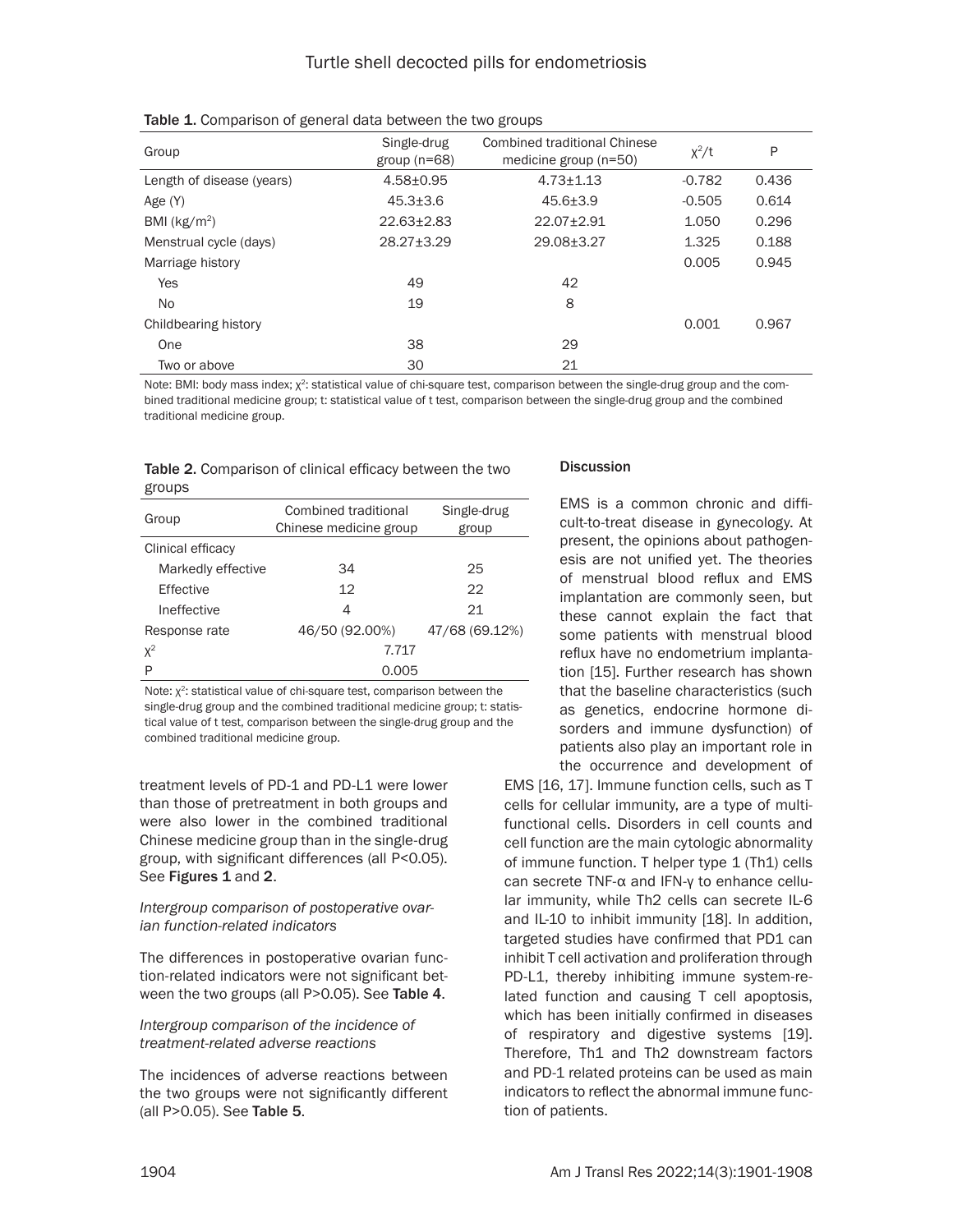| Indicator                 | Time                                 |                                   | Single-drug group ( $n=68$ ) Combined traditional Chinese medicine group ( $n=50$ ) |
|---------------------------|--------------------------------------|-----------------------------------|-------------------------------------------------------------------------------------|
| Th1 cytokines             |                                      |                                   |                                                                                     |
|                           | $TNF-\alpha$ (ng/L) Before treatment | $16.01 \pm 3.51$                  | $15.88 \pm 3.44$                                                                    |
|                           | After treatment                      | $35.82 \pm 9.32$ <sup>a,b</sup>   | $63.57 + 8.76^a$                                                                    |
| $IFN-y$ (ng/L)            | Before treatment                     | $18.74 \pm 4.73$                  | $19.03 + 5.92$                                                                      |
|                           | After treatment                      | 34.84±5.05 <sup>a,b</sup>         | $56.39 + 7.46^a$                                                                    |
| Th <sub>2</sub> cytokines |                                      |                                   |                                                                                     |
| $IL-6$ (ng/L)             | Before treatment                     | 89.03+14.69                       | 88.79+13.40                                                                         |
|                           | After treatment                      | $154.73 \pm 22.92$ <sup>a,b</sup> | 65.70±4.82 <sup>a</sup>                                                             |
| $IL-10$ (ng/L)            | Before treatment                     | $21.40 + 5.01$                    | $22.35 \pm 4.35$                                                                    |
|                           | After treatment                      | $19.04 \pm 5.96$ <sub>a,b</sub>   | $15.56 \pm 3.21^{\circ}$                                                            |

Table 3. Comparison of immune function before and after treatment between the 2 groups

Note: a, P<0.05, compared with before treatment; b, P<0.05, compared with the combined traditional Chinese medicine group. TNF-α: tumor necrosis factor-α, IFN-γ: interferon-γ, IL-6: interleukin-6, IL-10: interleukin-10.



Figure 1. Comparison of PD-1 level before and after treatment between the two groups. Comparison between before and after treatment in the single-drug group or the combined traditional medicine group was conducted using paired t test. PD-1: programmed cell death 1.



Figure 2. Comparison of PD-L1 protein between two groups before and after treatment. Comparison before and after treatment in the single-drug group or the combined traditional medicine group was conducted using paired t test. PD-L1: programmed cell death ligand 1.

This study showed that both groups obtained favorable clinical efficacy after using Mirena, which further confirmed that sustained release of progesterone can be used as a therapeutic target [20]. Possibly because of the increased secretion of estrogen and progesterone resistance in patients with EMS, effective estrogen suppression can alleviate clinical symptoms. Similar results have also been reported before [21]. Traditional Chinese medicine also plays an important role in the treatment of EMS. It dialectically believes that EMS is mainly "blood stasis and hard nodules", so the treatment focuses on removing blood stasis and dispelling nodules. Turtle shell decocted pills have a promising efficacy. Preliminary effects have been obtained in women with ovarian cysts and EMS, but the focus was only on clinical events. Therefore, this study further explored the clinical efficacy of turtle shell decocted pills combined with Mirena by measuring the immune function-related indicators [22, 23]. In the combined traditional Chinese medicine group, the clinical efficacy was higher than that of patients with Mirena alone, and the posttreatment TNF-α and IFN-γ were higher than those pretreatment. In addition, the levels of IL-6, IL-10, PD-1, and PD-L1 decreased in both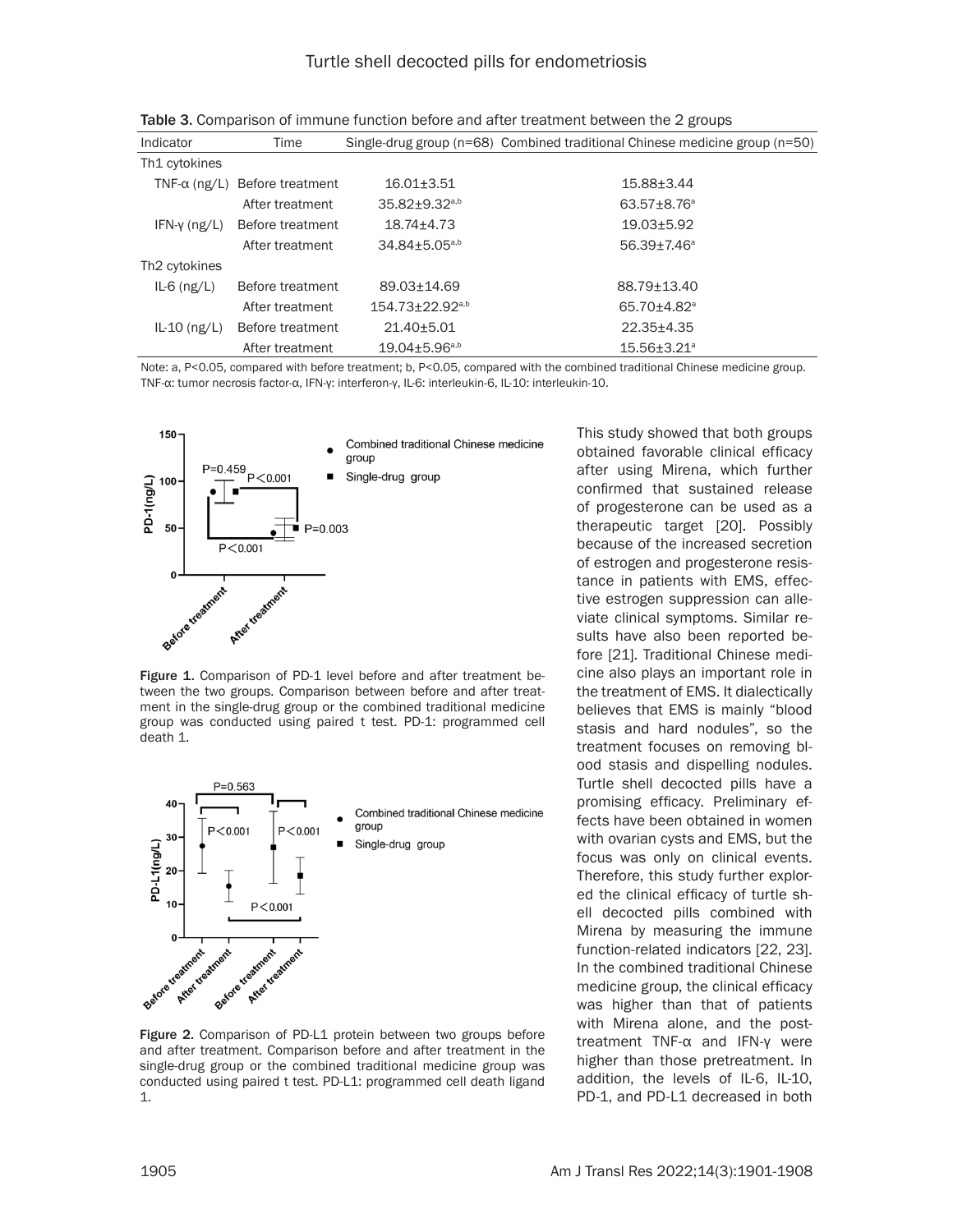| Group            | Single-drug group (n=68) | Combined traditional Chinese medicine group (n=50) |                | P             |
|------------------|--------------------------|----------------------------------------------------|----------------|---------------|
| LH (U/L)         |                          |                                                    |                |               |
| Before treatment | $8.82 + 1.32$            | $8.77 + 1.53$                                      | 0.190          | 0.850         |
| After treatment  | $9.13 + 1.44$            | $9.16 + 1.55$                                      | $-0.108$       | 0.914         |
| FSH (U/L)        |                          |                                                    |                |               |
| Before treatment | $9.76 + 1.48$            | $10.14 + 1.69$                                     | $-1.343$ 0.182 |               |
| After treatment  | $9.98 + 1.38$            | $9.81 + 1.52$                                      | 0.633          | 0.528         |
| $E2$ (pmol/L)    |                          |                                                    |                |               |
| Before treatment | 104.38+13.46             | 102.85+12.84                                       |                | $0.622$ 0.535 |
| After treatment  | 102.85±12.97             | $102.33 \pm 14.78$                                 | 0.203          | 0.840         |

Table 4. Comparison of serum LH, FSH, and E2 levels before and after treatment between the two groups

Note: LH: luteinizing hormone; FSH: follicle stimulating hormone; E2: estradiol; t: statistical value of t test, comparison between the single-drug group and the combined traditional medicine group.

Table 5. Comparison of the incidence of adverse reactions between the two groups

|                                                    | Adverse reactions |      |      |                                          |               |
|----------------------------------------------------|-------------------|------|------|------------------------------------------|---------------|
| Group                                              |                   |      |      | Menstrual Facial Breast Increase in body | Total         |
|                                                    | disorders         | acne | pain | mass index                               |               |
| Single-drug group (n=68)                           | 4                 |      |      |                                          | 7/68 (10.29%) |
| Combined traditional Chinese medicine group (n=50) |                   |      |      |                                          | 6/50 (12.00%) |
| $X^2$                                              |                   |      |      | 0.000                                    |               |
| D                                                  |                   |      |      | 0.996                                    |               |

Note: χ<sup>2</sup>: statistical value of chi-square test, comparison between the single-drug group and the combined traditional medicine group.

groups after treatment, and the decreases were greater in the combined tradition Chinese medicine group than in the control group. This further confirmed that the traditional Chinese medicine, turtle shell decocted pills, can increase the clinical effect of Mirena.

At present, how to protect ovarian function is the main target in treating EMS [24, 25]. This study explored the effects of turtle shell decocted pills combined with Mirena on ovarian function. The results showed that there was no statistical difference in posttreatment serum levels of LH, FSH and E2 (ovarian indicators) between the two groups. Shan et al. have concluded that Hematinic and Blood Circulationpromoting Decoction for EMS do not increase ovarian damage, and Zhang et al. have verified the safety of turtle shell decocted pills in the treatment of liver diseases [23-26]. Therefore, we believe that turtle shell decocted pills did not pose a risk of ovarian damage to patients with EMS. Treatment-related adverse reactions also showed that there were no statistical differences in the incidence of adverse reactions such as menstrual disorders, facial acne, breast pain and increase in body mass index between the two groups, which confirmed the

clinical safety of turtle shell decocted pills. Therefore, turtle shell decocted pills have promising application value and are recommended for clinical use, which is consistent with the research conclusions of previous scholars [27].

This was a single-center retrospective study, and the sample size was small. Thus, a multicenter prospective large-sample study is needed to confirm further the clinical applicability of turtle shell decocted pills. The correlation between progesterone and immune system indicators, T cells and PD-1/PD-L1, also needs to be further studied.

In summary, the turtle shell decocted pills combined with Mirena for patients with EMS can increase the clinical treatment efficacy, reduce the levels of PD-1 and PD-L1, improve the immune function, and show promising treatment effectiveness.

## Disclosure of conflict of interest

None.

Address correspondence to: Kai Lou, Department of Emergency, Taizhou First People's Hospital, No.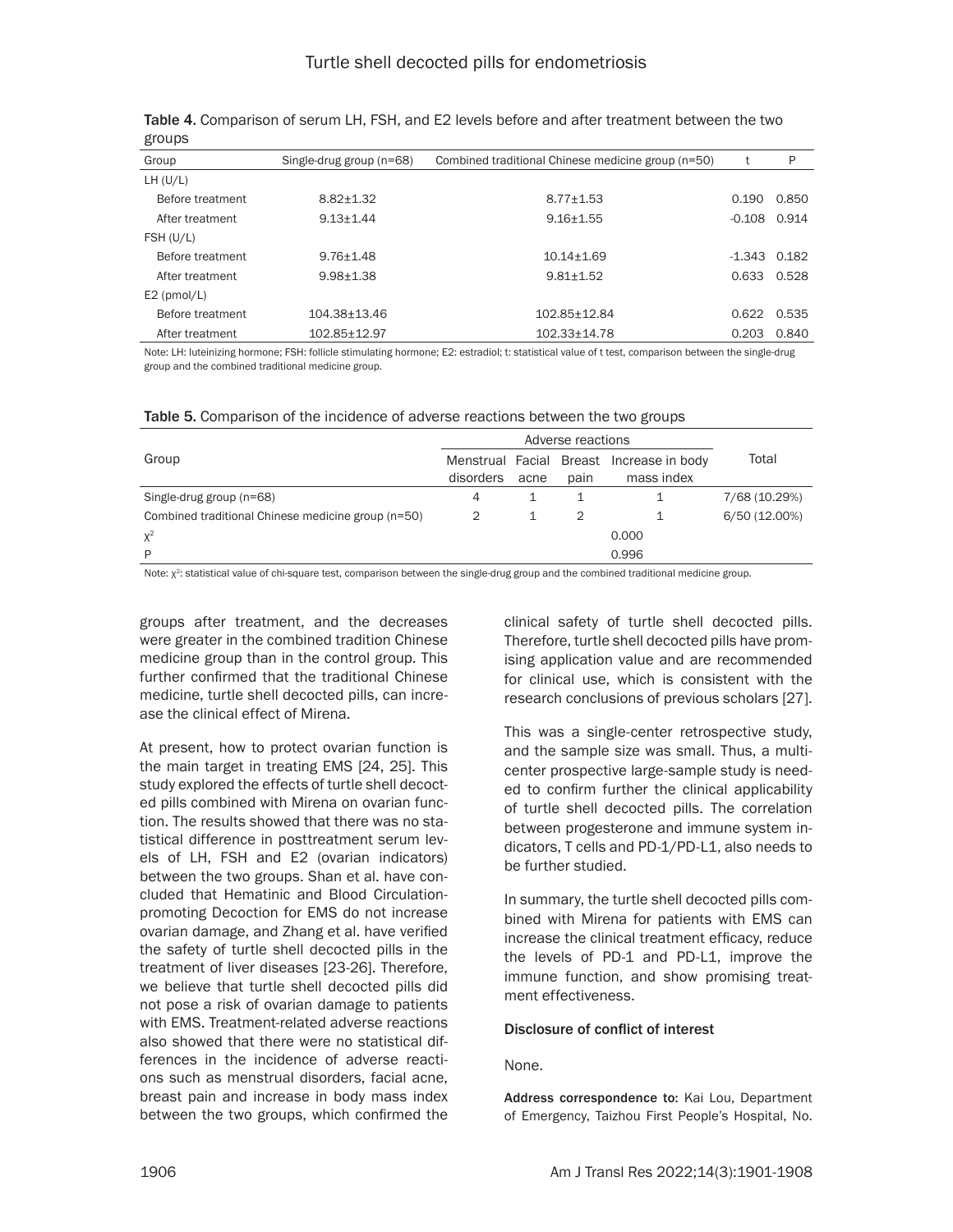218 Hengjie Road, Huangyan District, Taizhou 318020, Zhejiang Province, China. Tel: +86- 15868680291; E-mail: loukaih1tz@163.com

#### References

- [1] Gonzalez Salazar E, Mastroianni G, Vanetta C, Goransky J and Arbues G. Ileal endometriosis. An uncommon cause of bowel obstruction in women in fertile age. Medicina (B Aires) 2020; 80: 566-569.
- [2] Zhang M, Li J, Duan S, Fang Z, Tian J, Yin H, Zhai Q, Wang X and Zhang L. Comprehensive characterization of endometrial competing endogenous RNA network in infertile women of childbearing age. Aging (Albany NY) 2020; 12: 4204-4221.
- [3] Koninckx PR, Ussia A, Adamyan L, Wattiez A, Gomel V and Martin DC. Pathogenesis of endometriosis: the genetic/epigenetic theory. Fertil Steril 2019; 111: 327-340.
- [4] Sachedina A and Todd N. Dysmenorrhea, endometriosis and chronic pelvic pain in adolescents. J Clin Res Pediatr Endocrinol 2020; 12 Suppl 1: 7-17.
- [5] Sieberg CB, Lunde CE and Borsook D. Endometriosis and pain in the adolescentstriking early to limit suffering: a narrative review. Neurosci Biobehav Rev 2020; 108: 866- 876.
- [6] Jurkiewicz-Przondziono J, Lemm M, Kwiatkowska-Pamula A, Ziolko E and Wojtowicz MK. Influence of diet on the risk of developing endometriosis. Ginekol Pol 2017; 88: 96-102.
- [7] Rolla E. Endometriosis: advances and controversies in classification, pathogenesis, diagnosis, and Treatment. F1000Res 2019; 8: F1000 Faculty Rev-529.
- [8] Guo W, Hu S, Zeng D, Yan C, Zheng R, Gao J, Wan T, Zhuang W and Yang J. The prognostic role of ovarian endometriosis in symptomatic adenomyosis patients underwent uterine artery embolization. Ann Palliat Med 2021; 10: 2577-2583.
- [9] Taneja A, Kaur S, Soni RK, Bhanupriya, Kaur J and Singla L. Evaluating the efficacy of levonorgestrel intrauterine system and danazol for relief of postoperative pain in endometriosis. J Clin Diagn Res 2017; 11: QC10-QC12.
- [10] Motegi E, Hasegawa K, Kawai S, Kiuchi K, Kosaka N, Mochizuki Y and Fukasawa I. Levonorgestrel-releasing intrauterine system placement for severe uterine cervical stenosis after conization: two case reports. J Med Case Rep 2016; 10: 56.
- [11] Carneiro MM, Farace BL, Ribeiro LSC, Silverio R, Moreira T, Filho A, Baroni A and Ferreira MCF. Using social media to educate women and healthcare providers on endometriosis:

preliminary results. JBRA Assist Reprod 2020; 24: 9-12.

- [12] Collinet P, Fritel X, Revel-Delhom C, Ballester M, Bolze P A, Borghese B, Bornsztein N, Boujenah J, Brillac T, Chabbert-Buffet N, Chauffour C, Clary N, Cohen J, Decanter C, Denouël A, Dubernard G, Fauconnier A, Fernandez H, Gauthier T, Golfier F, Huchon C, Legendre G, Loriau J, Mathieu-d'Argent E, Merlot B, Niro J, Panel P, Paparel P, Philip CA, Ploteau S, Poncelet C, Rabischong B, Roman H, Rubod C, Santulli P, Sauvan M, Thomassin-Naggara I, Torre A, Wattier JM, Yazbeck C, Bourdel N and Canis M. Management of endometriosis: CNGOF/HAS clinical practice guidelines - short version. J Gynecol Obstet Hum Reprod 2018; 47: 265-274.
- [13] Higham JM, O'Brien PM and Shaw RW. Assessment of menstrual blood loss using a pictorial chart. Br J Obstet Gynaecol 1990; 97: 734-739.
- [14] Tamai H, Kinugasa M, Nishio M and Miyake M. Peritoneal inclusion cysts treated with a levonorgestrel-releasing intrauterine system: a case report. Case Rep Womens Health 2019; 22: e00113.
- [15] Lagana AS, Garzon S, Gotte M, Vigano P, Franchi M, Ghezzi F and Martin DC. The pathogenesis of endometriosis: molecular and cell biology insights. Int J Mol Sci 2019; 20: 5615.
- [16] Liang Y, Xie H, Wu J, Liu D and Yao S. Villainous role of estrogen in macrophage-nerve interaction in endometriosis. Reprod Biol Endocrinol 2018; 16: 122.
- [17] Teasley HE, Jeong MP and Kim TH. A calciumdependent phospholipase A2 (cPLA2) expression is regulated by MIG-6 during endometrial tumorigenesis. Biochem Biophys Res Commun 2019; 511: 129-134.
- [18] Muhammad Yusoff F, Wong KK and Mohd Redzwan N. Th1, Th2, and Th17 cytokines in systemic lupus erythematosus. Autoimmunity 2020; 53: 8-20.
- [19] Sun J, Zheng Y, Mamun M, Li X, Chen X and Gao Y. Research progress of PD-1/PD-L1 immunotherapy in gastrointestinal tumors. Biomed Pharmacother 2020; 129: 110504.
- [20] Marquardt RM, Kim TH, Shin JH and Jeong JW. Progesterone and estrogen signaling in the endometrium: what goes wrong in endometriosis? Int J Mol Sci 2019; 20: 3822.
- [21] Patel BG, Rudnicki M, Yu J, Shu Y and Taylor RN. Progesterone resistance in endometriosis: origins, consequences and interventions. Acta Obstet Gynecol Scand 2017; 96: 623-632.
- [22] Zheng W, Wu J, Gu J, Weng H, Wang J, Wang T, Liang X and Cao L. Modular characteristics and mechanism of action of herbs for endometriosis treatment in Chinese medicine: a data